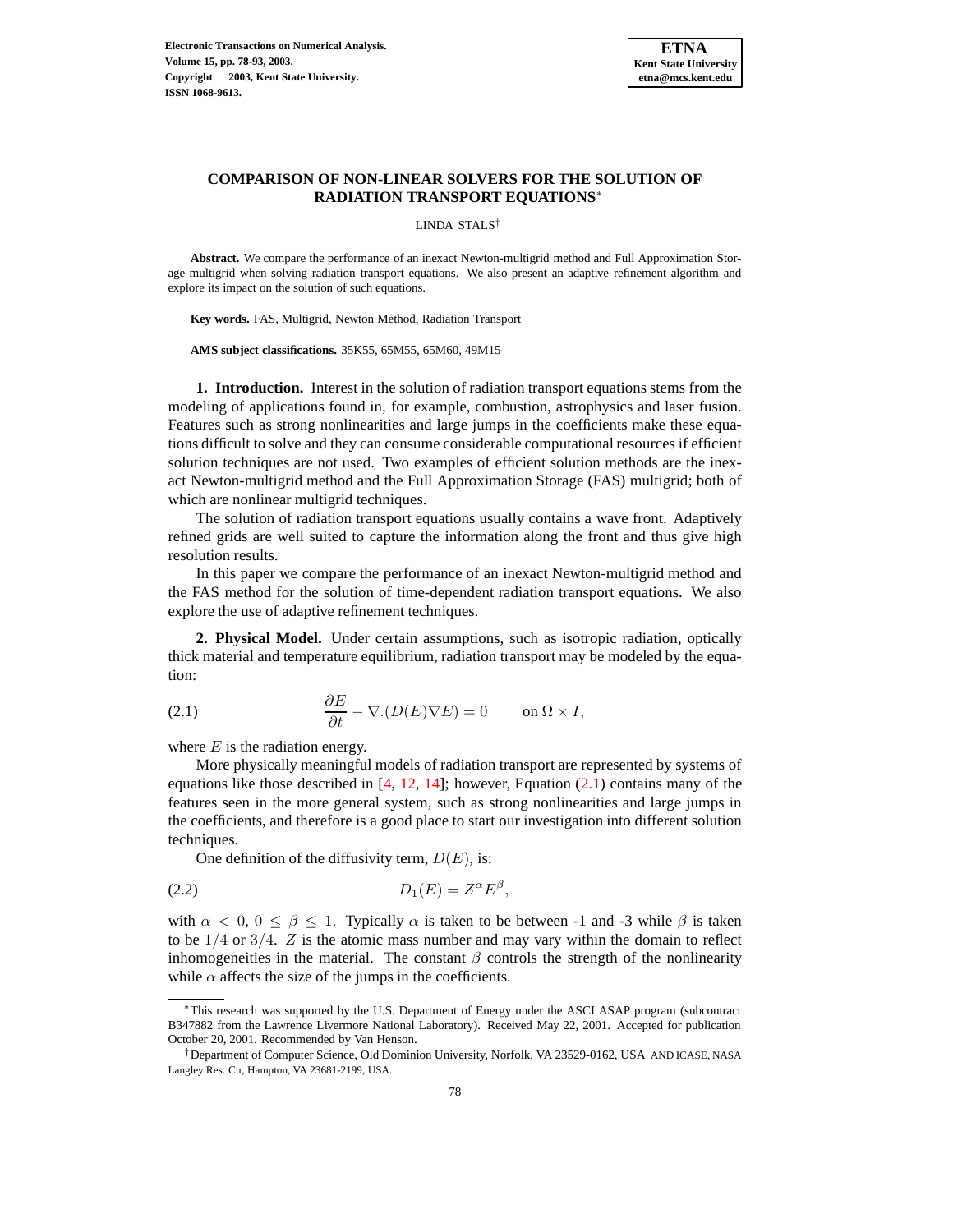



FIG. 2.1. *The values for the atomic mass number* Z *depend on the topology of the material. In our model problem, we define* Z *as shown above.*

The definition of  $D(E)$  given in Equation [\(2.2\)](#page-0-1) may produce results that shows the energy moving through the system at a rate faster than the speed of light. Consequently a flux limiter is included to slow down the movement and the diffusivity term is rewritten as:

<span id="page-1-0"></span>(2.3) 
$$
D_2(E) = \left(\frac{1}{Z^{\alpha}E^{\beta}} + \frac{|\nabla E|}{E}\right)^{-1}.
$$

The domain,  $\Omega$ , is a square domain ([0, 1] × [0, 1]) with the following mixture of Newton and Neumann boundary conditions;

$$
\begin{array}{ll} \partial E/\partial n=0 &\textrm{on }\Gamma_N\times I,\\ n^TD(E)\nabla E+E/2=2 &\textrm{on }\Gamma_{F_0}\times I,\\ n^TD(E)\nabla E+E/2=0 &\textrm{on }\Gamma_{F_1}\times I,\end{array}
$$

where  $\Gamma_N$  represents the lines  $y = 0$  and  $y = 1$ ,  $\Gamma_{F_0}$  is the line  $x = 0$  and  $\Gamma_{F_1}$  is the line  $x = 1$ , *n* is the outward unit normal and *I* is the time interval.

In our model problem we take  $Z$  to be 1.0 except in the following regions:

 $\sqrt{(x-0.5)^2 + (y-0.5)^2} \le 0.125$ ,  $y \le 0.5 - x$  and  $y \ge 1.75 - x$  where  $Z = 4$ ,  $Z = 2$ and  $Z = 3$  respectively. See Figure [2.1.](#page-8-0)

Initially, the energy, E is set to be the constant value  $E = 10^{-5}$ .

Additional papers that look at these equations include  $[3, 4, 5, 7, 12, 16]$  $[3, 4, 5, 7, 12, 16]$  $[3, 4, 5, 7, 12, 16]$  $[3, 4, 5, 7, 12, 16]$  $[3, 4, 5, 7, 12, 16]$  $[3, 4, 5, 7, 12, 16]$  $[3, 4, 5, 7, 12, 16]$  $[3, 4, 5, 7, 12, 16]$  $[3, 4, 5, 7, 12, 16]$  $[3, 4, 5, 7, 12, 16]$  $[3, 4, 5, 7, 12, 16]$  and their accompanying references. The radiation transport model described here is very similar to that presented in [\[7,](#page-15-3) [12,](#page-15-0) [16\]](#page-15-4), except that we use the finite element method instead of the finite difference method, as this more readily allows the use of adaptive refinement.

**3. Discretization.** To solve Equation [\(2.1\)](#page-0-0), we use the following variational formula-tion, similar to that given in [\[6\]](#page-15-5): Find  $u(t) \in V = H^1(\Omega)$ ,  $t \in I$ , such that

(3.1) 
$$
(i(t), v)_{\Omega} + a(D(u(t)); u(t), v)_{\Omega} = \langle g, v \rangle_{\partial \Omega} \qquad \forall v \in V,
$$

where

$$
a(D(u); v, w)_{\Omega} = \int_{\Omega} D(u) \nabla v \nabla w \, d\Omega + \int_{\Gamma_{F_0}} \frac{vw}{2} \, d\Gamma + \int_{\Gamma_{F_1}} \frac{vw}{2} \, d\Gamma,
$$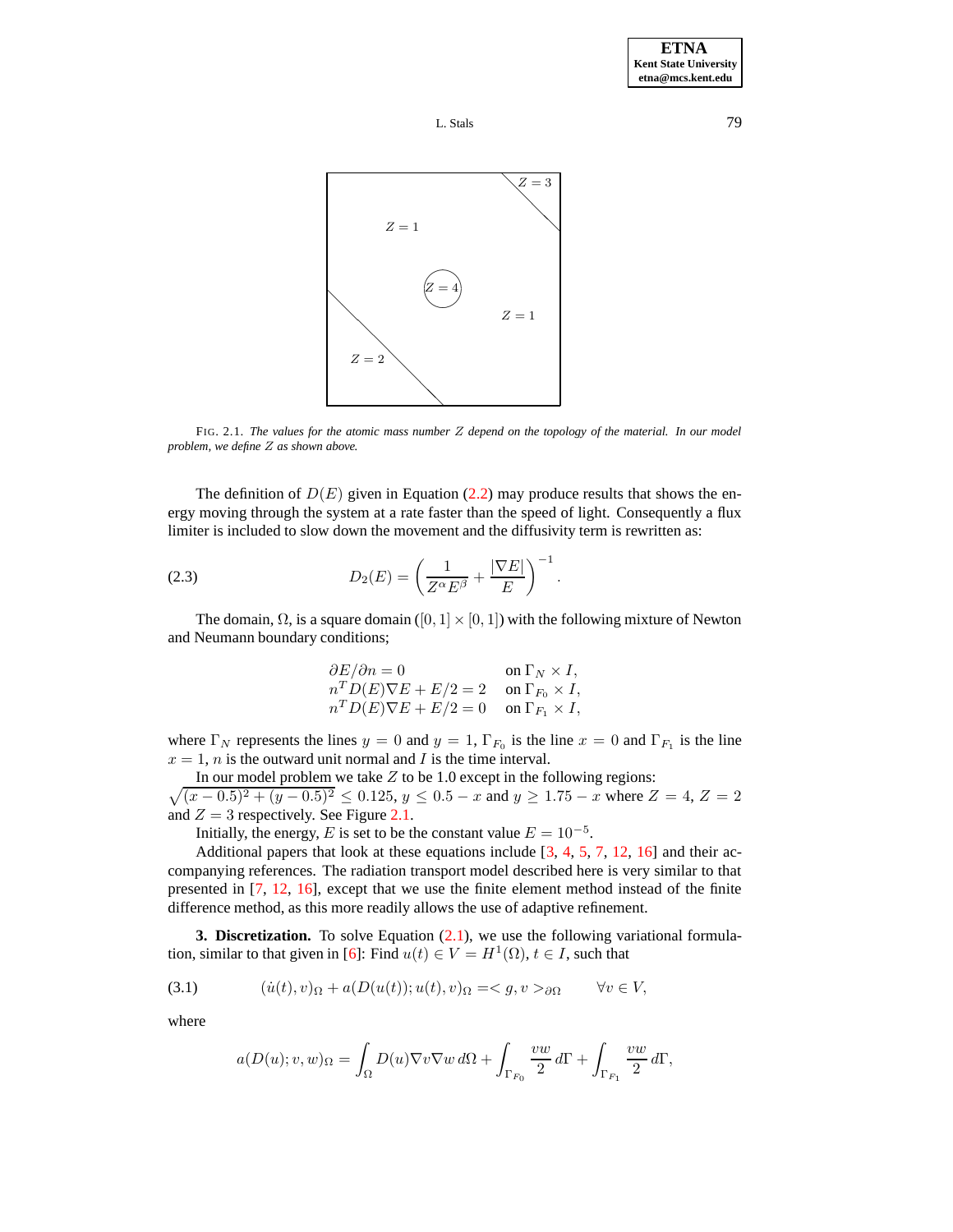$$
_{\partial\Omega}=\int_{\partial\Omega}vw\,d\Omega,
$$

and

$$
g = \left\{ \begin{array}{ll} 0 & \textrm{on } \Gamma_N \times I, \\ 2 & \textrm{on } \Gamma_{F_0} \times I, \\ 0 & \textrm{on } \Gamma_{F_1} \times I. \end{array} \right.
$$

The time derivative is dealt with by either an implicit Euler or the Crank-Nicolson method.

<span id="page-2-0"></span>**4. Node-Edge Data Structure.** A node-edge data structure similar to the one described in [\[15,](#page-15-6) [17,](#page-15-7) [18,](#page-15-8) [20\]](#page-15-9) is used to store the finite element grid. In this data structure, a grid  $\mathcal{M}^m$  is defined in terms of its geometrical, topological and algebraic attributes. The geometrical and topological attributes are simply the set of *nodes*,  $\mathcal{N}^m$ , and *edges*,  $\mathcal{E}^m$ . The stiffness matrix is associated with the algebraic attribute and is stored in the set of connections,  $\mathcal{C}_A^m$ , as a graph.

The node-edge data structure does not *explicitly* contain any information about the elements in the grid. Consequently, the same data structure can be used to store triangular, quadrilateral or tetrahedral grids. Information about the elements may be extracted by looping through the nodes and edges if necessary. The advantage of such a data structure is its flexibility. Although we concentrate on serial results in this paper, the code has been implemented in parallel and those results will be presented in a future paper.

We use a refinement algorithm to build the hierarchy of grids needed by our solution techniques (multigrid methods). In notational form this nested sequence of grids is represented by  $M^1 \subset M^2 \subset \ldots \subset M^n$ . A more thorough description of this refinement algorithm is given in Section [6.](#page-4-0)

Information is moved from the coarse grid  $\mathcal{M}^{m-1}$  to the fine grid  $\mathcal{M}^m$  by the linear interpolation matrix  $\mathbf{I}_{m-1}^m$ . The restriction matrix  $\mathbf{I}_m^{m-1}$  is defined to be the transpose of the interpolation matrix and moves the information from the fine grid  $\mathcal{M}^m$  to the coarse grid  $\mathcal{M}^{m-1}$ . This extra algebraic information is stored in the table of connections. That is, if  $\mathcal{C}_{I}^{m}$ ,  $\mathcal{C}_R^m$  and  $\mathcal{C}_A^m$  hold the interpolation, restriction and stiffness matrices, respectively, then the algebraic information for a multigrid grid is the set of *connections*,  $\mathcal{C}^m$ , where

$$
\mathcal{C}^m=\mathcal{C}_A^m\cup\mathcal{C}_I^m\cup\mathcal{C}_R^m,
$$

for  $1 < m < n$ ,  $C^1 = C_A^1 \cup C_I^1$  and  $C^n = C_A^n \cup C_R^n$ .

Finally, the grid  $\mathcal{M}^m$  is given by  $\mathcal{M}^m = {\mathcal{N}^m, \mathcal{E}^m, \mathcal{C}^m}.$ 

Conceptually the user views  $\mathcal{E}^m$  as a set of edges, but internally they are stored as sets of neighbor endpoints. Given a node  $N_i$  it's set of neighbor endpoints is defined to be:

$$
\mathcal{B}(\mathcal{E}, N_i) = \{N_j : (N_i, N_j) \in \mathcal{E}\}.
$$

The neighbor endpoints readily allow us to find information about the triangles in the grid. For example, to build a table of triangles,  $\mathcal{T}$ , the following algorithm can be used: for  $N_i \in \mathcal{N}$ 

for 
$$
N_j \in \mathcal{B}(\mathcal{E}, N_i)
$$
  
for  $N_k \in \mathcal{B}(\mathcal{E}, N_i)$   
if  $(N_j, N_k) \in \mathcal{E}$   
 $\mathcal{T} \leftarrow \{N_i, N_j, N_k\} \cup \mathcal{T}$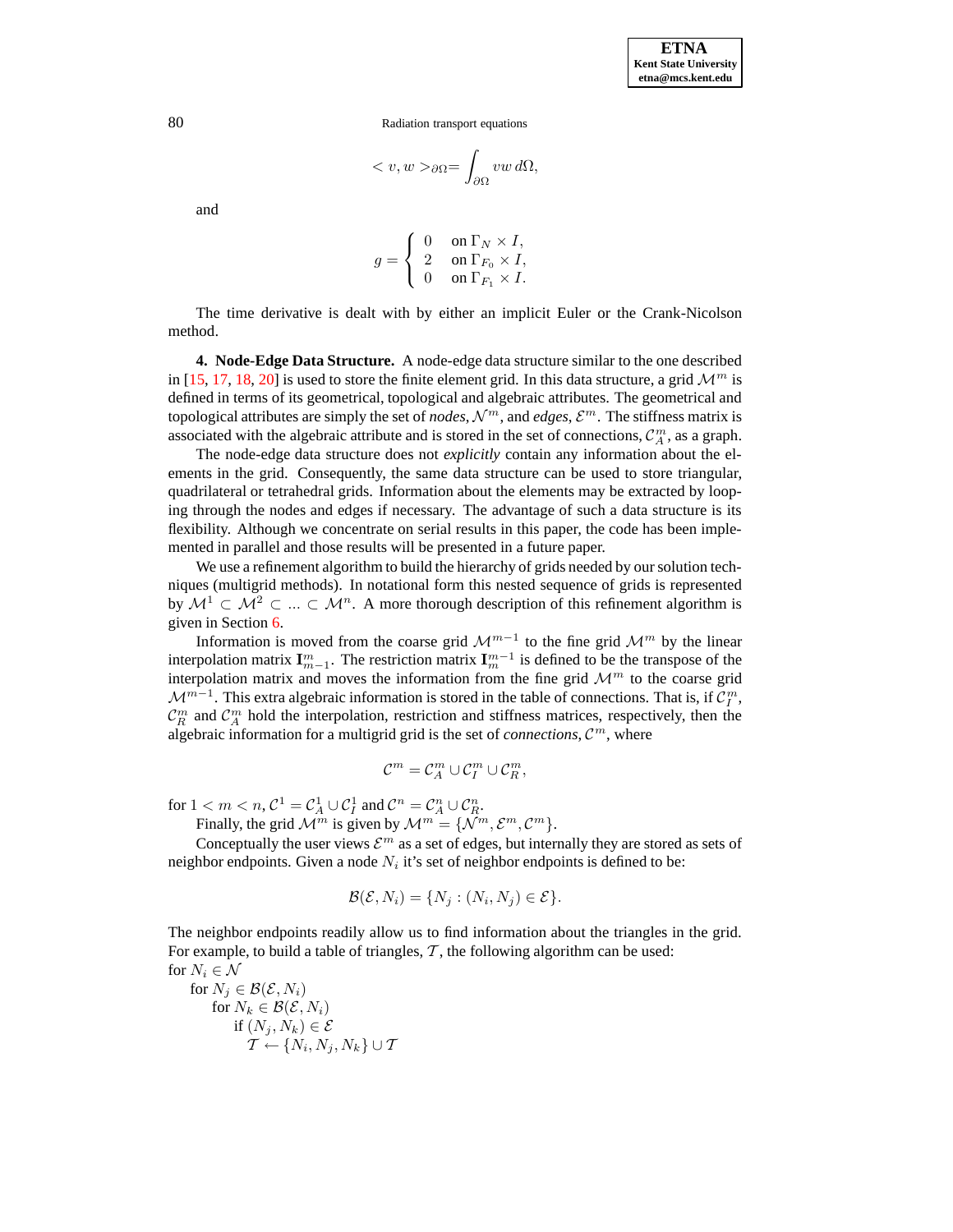L. Stals 81

**5. Solution Techniques.** We compare two different solution techniques: the inexact Newton-multigrid method and the Full Approximation Storage (FAS) multigrid. Note that Newton's method relies on a global linearisation sweep whereas the FAS scheme uses local linearisations.

<span id="page-3-1"></span>**5.1. Inexact Newton-Multigrid.** Our implementation is a standard implementation of Newton's method, but we have included a brief description below to aid in the discussion of the numerical results.

Suppose we want to solve the nonlinear system  $N[x] = b$  where N is a nonlinear operator. Let  $F[x] = b - N[x]$  and take an initial guess  $x_0$ . A high level algorithm for the inexact Newton-multigrid method is;

| While $ \mathbf{F}[\mathbf{x}_k]  > a$ given tolerance                                                                  |
|-------------------------------------------------------------------------------------------------------------------------|
| Calculate the Jacobian $\mathbf{F}'(\mathbf{x}_k)$                                                                      |
| Construct the coarse grid operator                                                                                      |
| Solve the linear system $\mathbf{F}'(\mathbf{x}_k)\mathbf{y} = -\mathbf{F}[\mathbf{x}_k]$ by using the multigrid method |
| Find the scaling factor $\gamma$                                                                                        |
| Set $\mathbf{x}_{k+1} = \gamma \mathbf{y} + \mathbf{x}_k$                                                               |

The method is inexact because the linear system is not solved exactly; we just require that

$$
||\mathbf{F}[\mathbf{x}_k] + \mathbf{F}'(\mathbf{x}_k)\mathbf{y}|| < ||\mathbf{F}[\mathbf{x}_k]||/10.
$$

<span id="page-3-0"></span>The scaling factor is defined as

(5.1) 
$$
\gamma = \min\left\{1, 1/\|\mathbf{c}\|_2\right\}^{\frac{1}{4}},
$$

where  $c_i = y_i/(\mathbf{x}_k)_i$ . It is necessary to include a scaling factor when solving the timedependent problems as the solution changes rapidly near wave fronts. This is similar to the scaling factor defined in [\[16\]](#page-15-4).

When using the multigrid algorithm to solve a linear system  $A^n y = f^n$  given on a fine grid, the coarse grid operators are defined by the equation;

(5.2) 
$$
\mathbf{A}^{m-1} = \mathbf{I}_m^{m-1} \mathbf{A}^m \mathbf{I}_{m-1}^m,
$$

where  $\mathbf{A}^m$  (1 <  $m \le n$ ) is the matrix defined on the grid  $\mathcal{M}^m$ , and  $\mathbf{I}_{m}^{m-1}$  and  $\mathbf{I}_{m-1}^m$  are the restriction and interpolation matrices introduced in Section [4.](#page-2-0)

A nested iteration scheme was used to obtain the initial guess  $x_0$ .

**5.2. FAS Scheme.** A high level algorithm of the FAS scheme is given below. A more thorough description can be found in, for example, [\[1,](#page-14-2) [2,](#page-14-3) [8\]](#page-15-10).

While  $|\mathbf{F}[\mathbf{x}_k]| > a$  given tolerance If not at coarsest grid Apply a nonlinear smoother  $\mu_1$  times to the system  $\mathbf{N}^m[\mathbf{x}^m] = \mathbf{b}^m$ Compute the defect  $\mathbf{d}^m = \mathbf{b}^m - \mathbf{N}^m[\mathbf{x}^m]$ Restrict the defect  $\mathbf{d}^{m-1} = \mathbf{I}_{m}^{m-1} \mathbf{d}^{m}$ Restrict the current approximation  $\mathbf{x}^{m-1} = \hat{\mathbf{I}}_m^{m-1} \mathbf{x}^m$ Compute the approximation to  $\textbf{N}^{m-1}[\textbf{y}^{m-1}]=\textbf{d}^{m-1}+\textbf{N}^{m-1}[\textbf{x}^{m-1}]$ by calling the FAS Scheme again using  $x^{m-1}$  as an initial guess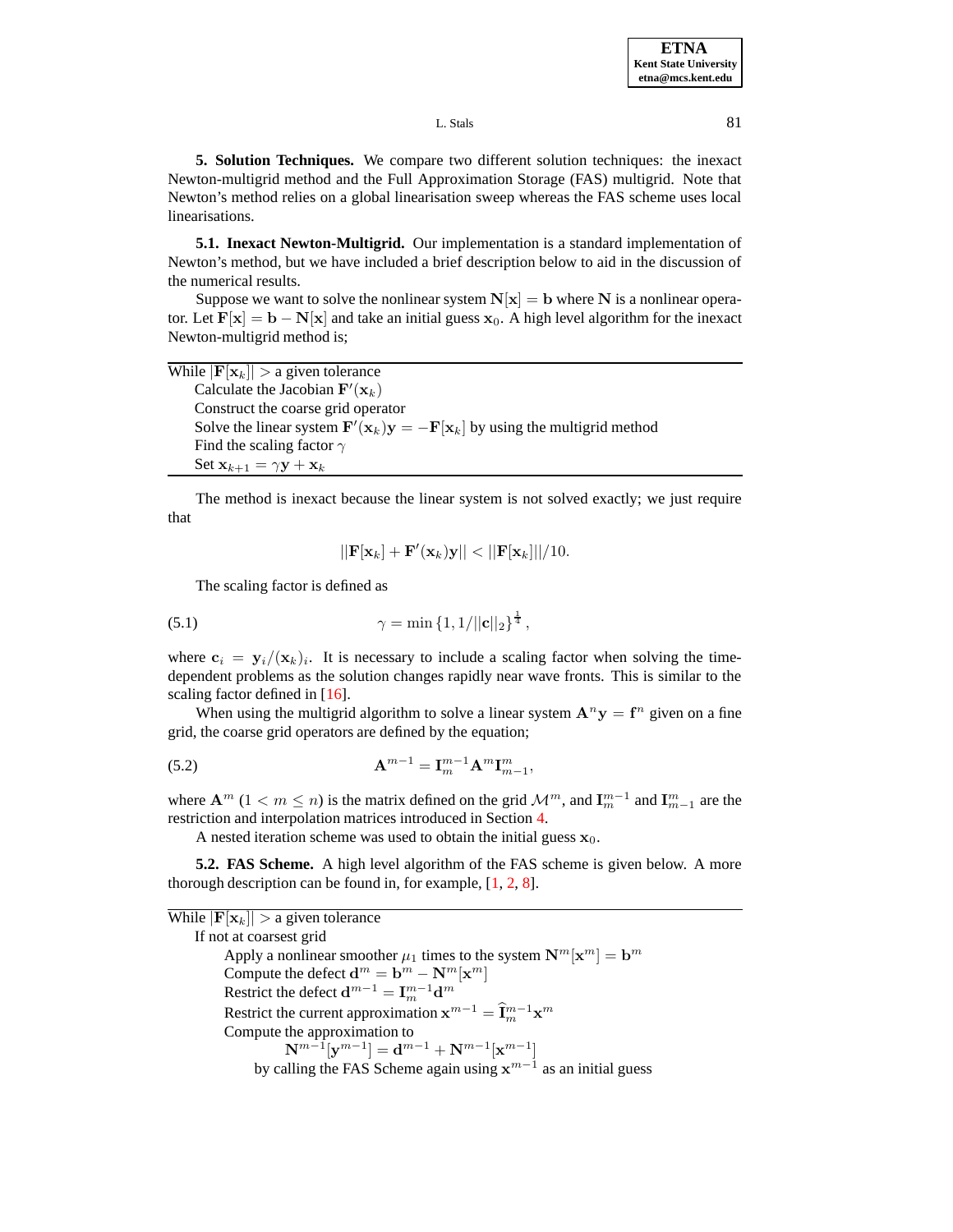Calculate the correction  $\hat{\mathbf{x}}^{m-1} = \mathbf{y}^{m-1} - \mathbf{x}^{m-1}$ Interpolate the correction  $\hat{\mathbf{x}}^m = \mathbf{I}_{m-1}^m \hat{\mathbf{x}}^{m-1}$ Correct the current approximation  $\mathbf{x}^m = \mathbf{x}^m + \hat{\mathbf{x}}^m$ Apply a nonlinear smoother  $\mu_2$  times to the system  $\mathbf{N}^m[\mathbf{x}^m] = \mathbf{b}^m$ else Solve the coarse grid problem  $N^1[x^1] = b^1$  by using Newton's method.

Notice that the Jacobian matrix is not formed, except on the coarsest grid, so the FAS scheme requires less storage than Newton's method.

The matrix  $\widehat{\mathbf{I}}_m^{m-1}$  is a restriction operator, but not necessarily the same as  $\mathbf{I}_m^{m-1}$ . We used injection for this operation.

The nonlinear SOR method [\[13\]](#page-15-11) was used as a smoother by the FAS scheme. The linearisation phase is incorporated in the smoother by applying a point-Newton method to a given grid node after 'fixing' the value at all of the other nodes. To apply the point Newton method, the diffusivity term (and its derivative) must be evaluated, which is expensive.

<span id="page-4-0"></span>**6. Grid Refinement.** The refinement algorithm is based on the newest node bisection method. In this method, the triangles are subdivided by bisecting the edges that sit opposite the newest nodes. For example, if the dark points in Figure [6.1](#page-8-0) are the newest nodes, then the resulting grid after one and two refinement sweeps are shown in Figure [6.2.](#page-8-1)



1 2 FIG. 6.1. *Example grid that may be stored in the node-edge data structure.*



FIG. 6.2. *Resulting grid after two non-adaptive refinement sweeps of the grid in Figure [6.1.](#page-8-0) Note that the edges have been bisected along the base edges marked by a* B*.*

In terms of the node-edge data structure, it is easier to work with the base edges rather then the newest nodes, where the base edges are the edges that sit opposite the newest nodes, such as those marked by  $B$  in Figure [6.1.](#page-8-0)

**6.1. Controlling the order of refinement.** The most difficult part of the adaptive refinement routine is ensuring that the edges are bisected in the correct order to avoid long thin triangles. For example, suppose a triangle in Figure [6.1](#page-8-0) is refined along one of the base edges as shown in Figure [6.3;](#page-12-0) then several of the triangles in the resulting grid will have two base edges. If the edges  $B_1$  and  $B_2$  are bisected during the next refinement sweep, then it is not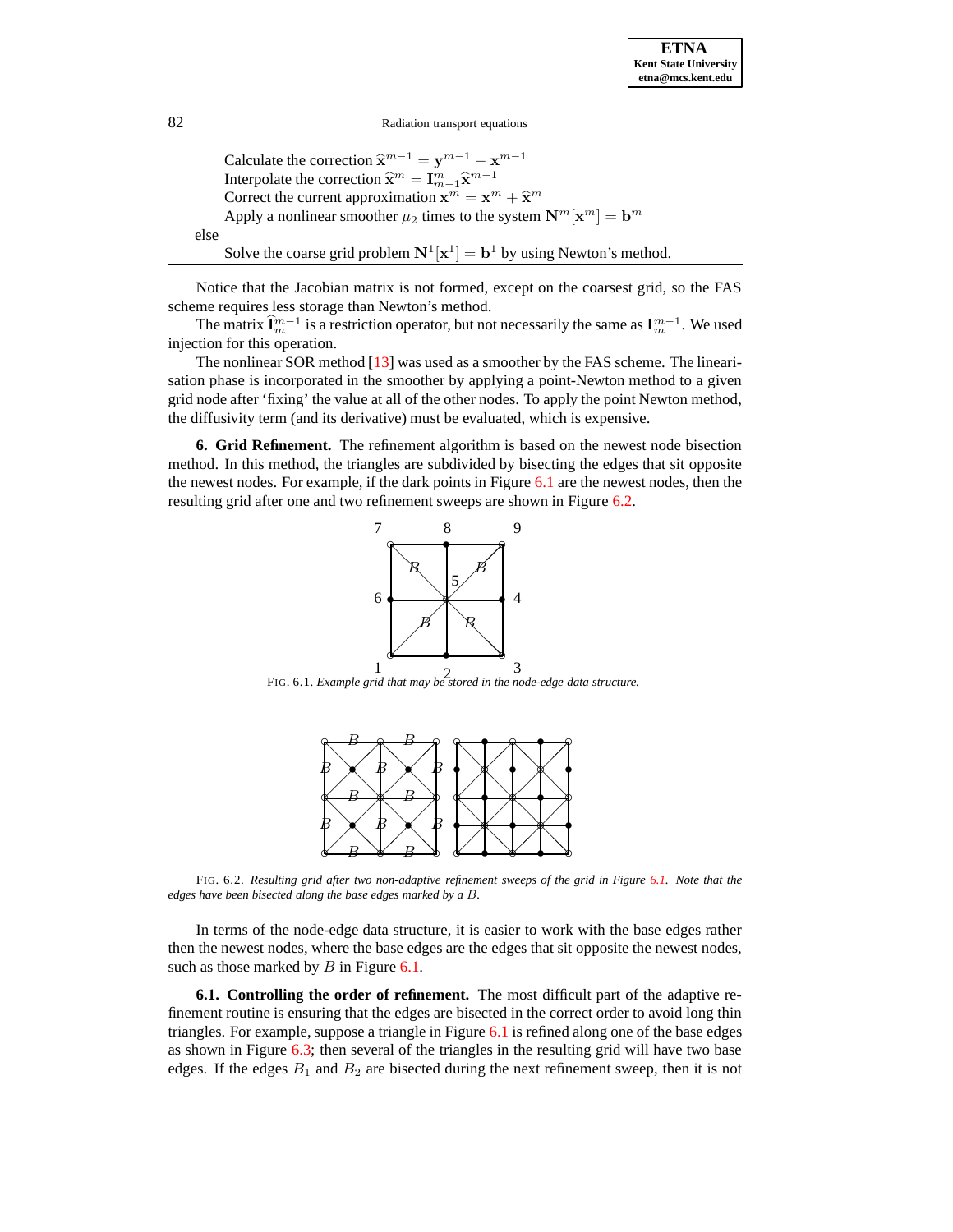



FIG. 6.3. *Result after bisecting the grid in Figure [6.1](#page-8-0) along one of the base edges.*



FIG. 6.4. *If the wrong edge (*B1*) is bisected first, then the triangles can become long and thin.*

clear which base edge should be bisected first. If the wrong edge is chosen, as in Figure [6.4,](#page-12-1) we get long thin triangles that reduce the grids efficiency.

To determine the order in which to bisect the edges, we use a method similar to Mitchell's Compatibly Divisible Triangles [\[9,](#page-15-12) [10,](#page-15-13) [11\]](#page-15-14).



FIG. 6.5. *The interface-base edges marked by I sit between two different levels of refinement. Once an interface-base edge has been updated to a base edge, it may be bisected.*

We define an interface-base edge to be an edge that sits between two different levels of refinement. For example, in Figure [6.5,](#page-13-0) we have redrawn the grid from Figure [6.3](#page-12-0) and marked the interface-base edges by an I. The neighboring coarse triangles must be refined before the interface-base edges are bisected. So  $B_3$  in Figure [6.5](#page-13-0) must be bisected before  $I_1$ . Note that it may be necessary to refine more then one neighboring triangle. For example, to bisect edge  $I_{11}$  in Figure [6.5,](#page-13-0) edges  $B_4$  and  $I_8$  should be bisected first.

**6.2. Error Indicator (Stationary Problem).** The idea behind our error indicator is to determine if the addition of a new node will significantly reduce the error.

Let  $\mathbf{v}^m$  be the current approximation to the system of equations  $\mathbf{N}^m[\mathbf{u}^m] = \mathbf{b}^m$ , where  $\mathbb{N}^m$  and  $\mathbf{b}^m$  are the stiffness matrix and load vector defined on the current grid,  $\mathcal{M}^m$ . Then, each base edge and interface-base edge is assigned an error indicator that is equal to a weighted residual calculated at its midpoint. That is, if node  $i$  is the midpoint of a edge then the error indicator  $e^m$  assigned to that edge is: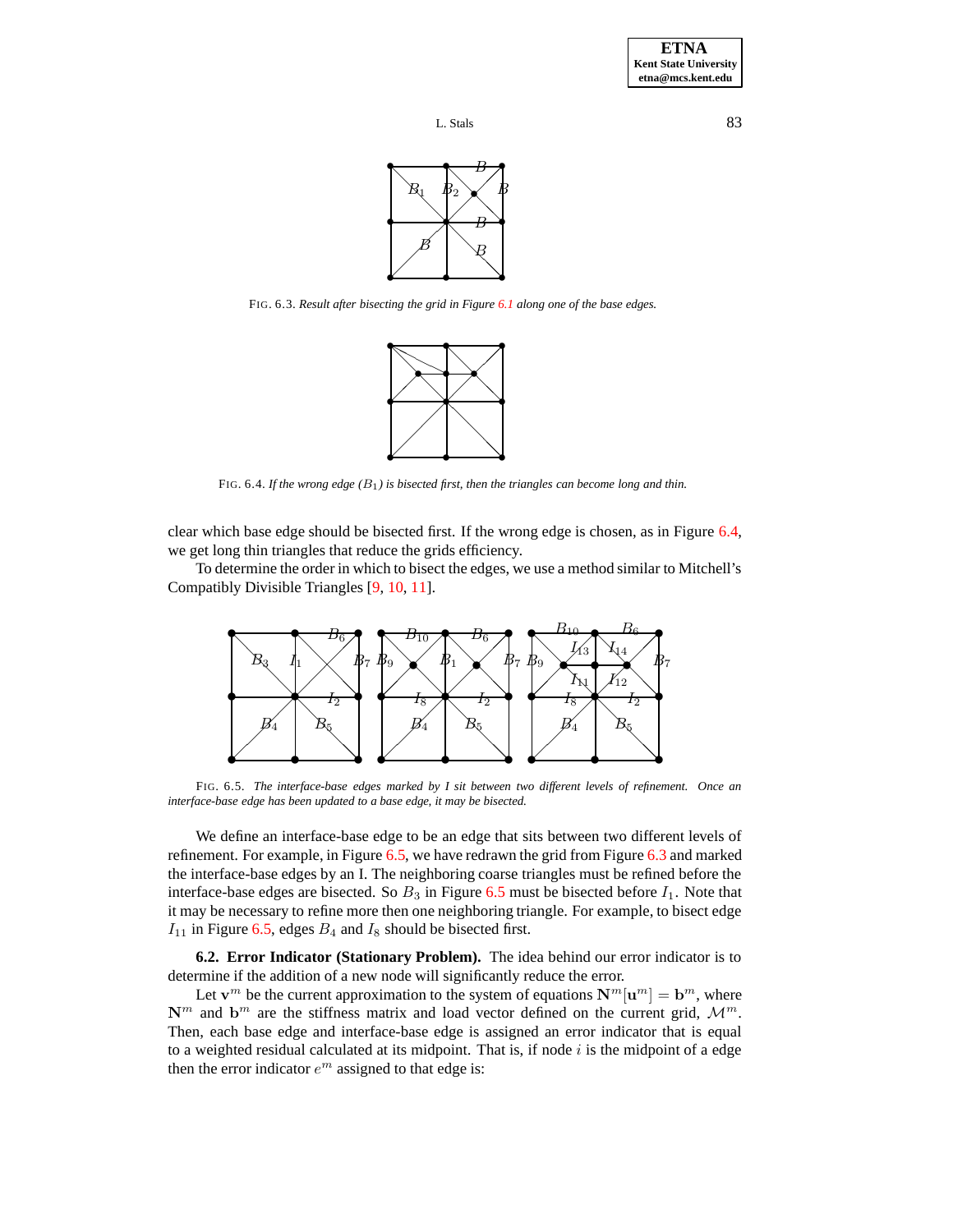(6.1) 
$$
e^{m} = \frac{\mathbf{r}_{i}^{m+1}}{\mathbf{N}_{i,i}^{m+1} [\mathbf{I}_{m}^{m+1} \mathbf{v}^{m}]},
$$

where

$$
\mathbf{r}^{m+1} = \mathbf{b}^{m+1} - \mathbf{N}^{m+1} [\mathbf{I}_m^{m+1} \mathbf{v}^m].
$$

 $N^{m+1}$  and  $b^{m+1}$  are the resulting stiffness matrix and load vector that would result if the edge was bisected at node  $i$  to form a new set of triangles. Note that it is not necessary to construct the whole stiffness matrix (or load vector); we only need the row corresponding to node i.

The motivation behind the error indicator is the question: how much will the error be reduced if we add node i? In regions of the domain where the solution is well approximated by the coarse grid we would expect the residual  $r^{m+1}$  to be small. In other regions where the solution is rapidly changing, and not well approximated by the coarse grid, the residual will be large. We divide by  $\mathbf{N}_{i,i}^{m+1}[\mathbf{I}_{m}^{m+1}\mathbf{v}^m]$  to normalize the residual.

This error indicator is similar to the error indicator described by Mitchell [\[9,](#page-15-12) [10,](#page-15-13) [11\]](#page-15-14), Rüde  $[15]$  or Villegas  $[21]$ .

**6.3. Moving Grids.** When modeling non-stationary problems it is advantageous to adjust the shape of the grid to match the movement of the wave front. By noting that we store a sequence of nested grids, not just a single FEM grid, we are able to implement a very cheap de-refinement procedure. We simply shuffle the grids up one level, i.e. set  $\mathcal{M}^m$  to  $\mathcal{M}^{m-1}$ where  $\mathcal{M}^m$  is the de-refined grid. The interpolation and restriction information at the coarsest and finest grids has to be updated, but otherwise this is a simple copy. Once all of the levels have been updated, we can apply the refinement algorithm described above.

**6.4. Error Indicator (Non-Stationary Problem).** The next issue is how to calculate the error indicator when taking the time derivative into account. To calculate the indicator at the next time-step, we need an approximation of the solution at that time-step. Applying an implicit algorithm to approximate the solution is cost-prohibitive, so we use an explicit method instead. We only use an explicit method to find the error indicator; once the grid has been refined, we use an implicit method to calculate the solution. Recall that the explicit Euler method is

$$
\mathbf{M}^m \bar{\mathbf{v}}^m = \mathbf{M}^m \mathbf{v}^m + \Delta t (\mathbf{b}^m - \mathbf{N}^m [\mathbf{v}^m]),
$$

where  $\mathbf{M}^m$  is the mass matrix,  $\mathbf{v}^m$  is the solution at the current time-step,  $\bar{\mathbf{v}}^m$  is the solution at the next time-step and  $\Delta t$  is the step size. Based on this equation we then define the error indicator for non-stationary problems to be:

(6.2) 
$$
e^{m} = \frac{\mathbf{r}_{i}^{m+1}}{(\mathbf{M}_{i,i}^{m+1})^{1/4}},
$$

$$
\mathbf{r}^{m+1} = \mathbf{g}^{m+1} - \mathbf{M}^{m+1}\mathbf{I}_{m}^{m+1}\bar{\mathbf{v}}^{m},
$$

$$
\mathbf{g}^{m+1} = \mathbf{I}_{m}^{m+1}(\mathbf{M}^{m}\mathbf{v}^{m} + \Delta t(\mathbf{b}^{m} - \mathbf{N}^{m}[\mathbf{v}^{m}]))
$$

Note that this indicator only needs to evaluate  $N^m$  once on the original de-refined grid, to form the right-hand-side, and is thus a lot cheaper than the indicator used for the stationary problem.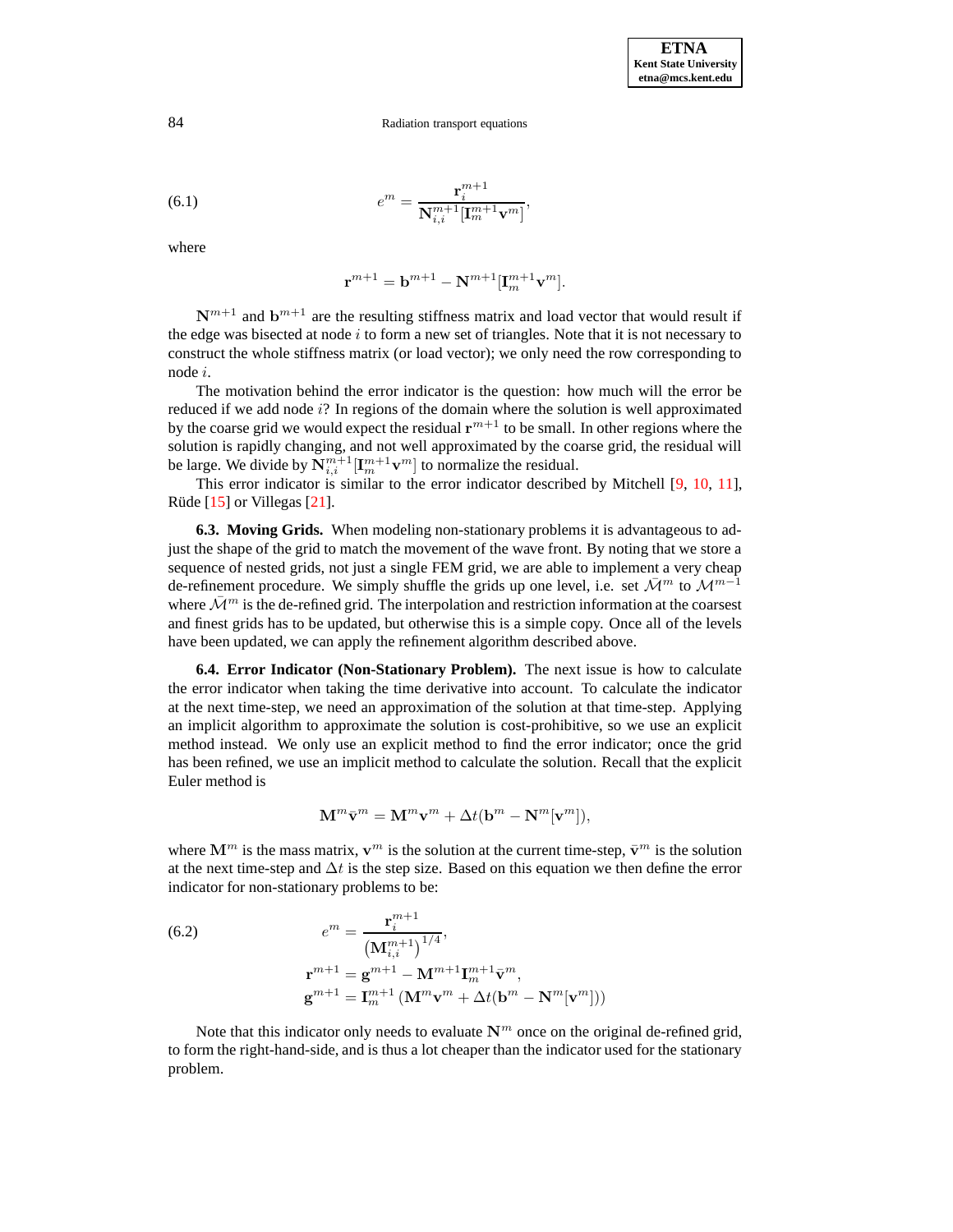#### L. Stals 85

Figures [6.6,](#page-13-1) [6.7](#page-14-4) and [6.8](#page-14-5) show examples of the moving grid, if  $\alpha = -3$ ,  $\beta = 3/4$ . The values of Z are as given in Figure [2.1](#page-8-0) and  $D(E) = D_1(E)$ . The step size is 0.5/1024, and the figures show the results at time step 110, 220 and 440 respectively. The indicator should pick up the regions where the solution is changing rapidly, which it does.



FIG. 6.6. Example grid at time step  $110\Delta t$  ( $\Delta t = 0.5/1024$ ), which contains 5457 nodes. This grid was *used to obtain the results given in Figure [7.6.](#page-13-1)*



FIG. 6.7. Example grid at time  $220\Delta t$  ( $\Delta t = 0.5/1024$ ), which contains 12713 nodes. This grid was used to *obtain the results given in Figure [7.7.](#page-14-4)*

**7. Results.** All of the test examples were run on 1.7 GHz Pentium 4 processors with 1024 MB of 400 MHz RAM. Further particulars of the machine can be found at http://www.icase.edu/.

**7.1. Solution of Stationary Problem.** To better understand the behavior of the two nonlinear multigrid methods we firstly considered the stationary problem.

**7.1.1. Test Problems.** We looked at four different test problems, low, low J, high and high J.

In the first two examples, low and low J,  $\alpha = -1$  and  $\beta = 1/4$ . The value of Z is fixed at 2 throughout the whole domain for  $1ow$ , but in  $1ow \text{ J}$  it varies as shown in Figure [2.1.](#page-8-0) Figure [7.1](#page-8-0) shows examples solutions of low and low J. For the other two examples, high and high J, the nonlinearity and jump size were set at  $\alpha = -3$  and  $\beta = 3/4$ . Again,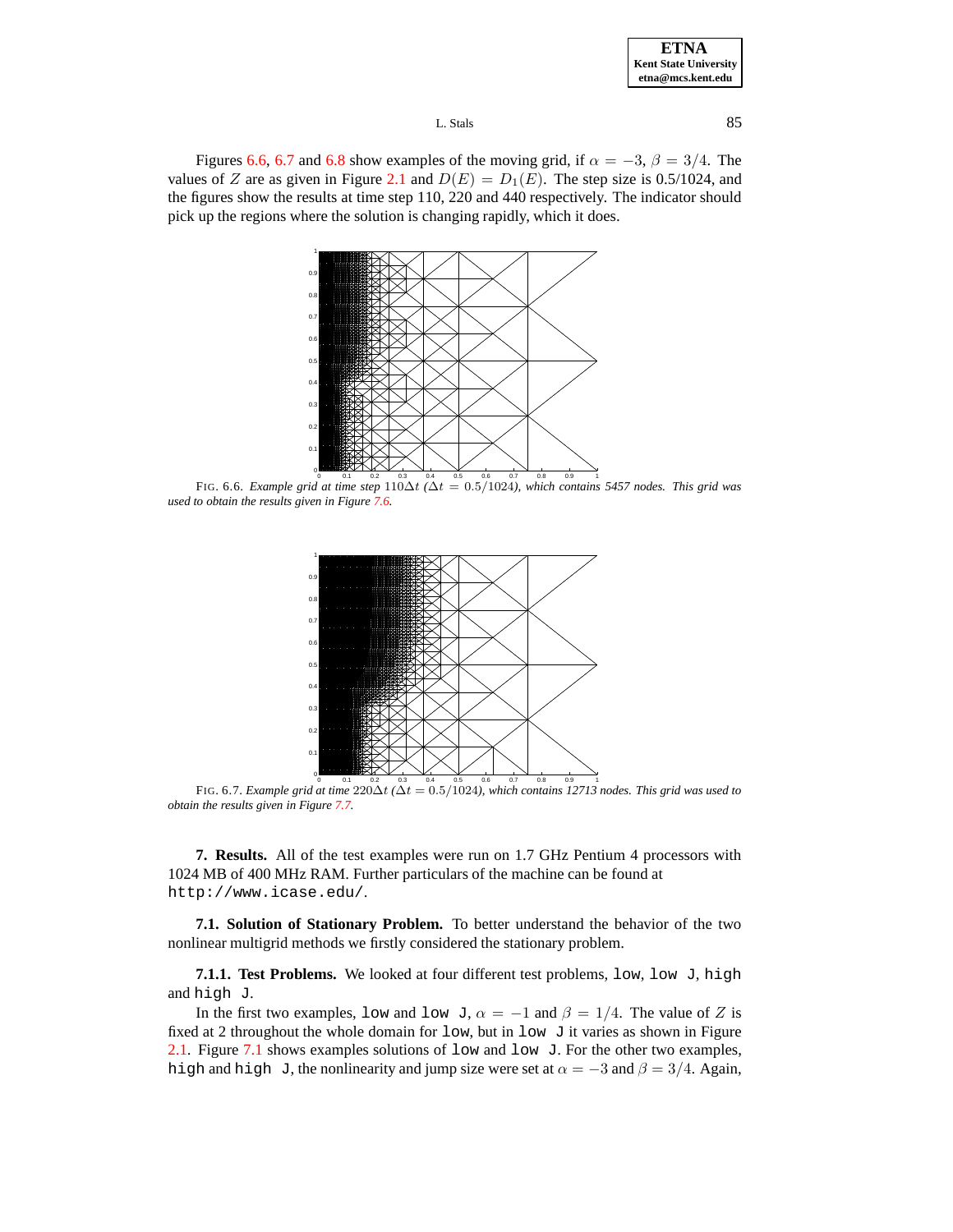86 Radiation transport equations



FIG. 6.8. Example grid at time  $440\Delta t$  ( $\Delta t = 0.5/1024$ ), which contains 5583 nodes. This grid was used to *obtain the results given in Figure [7.8.](#page-14-5)*

Z is fixed at 2 for high, but is spatially dependent for high J. Figure  $7.2$  shows example solutions of high and high J.

The flux limiter was included in the test problems so the definition of the diffusivity term is as shown in Equation [\(2.3\)](#page-1-0).

The initial value for the energy was  $E = 10^{-5}$ .

<span id="page-8-0"></span>

<span id="page-8-2"></span><span id="page-8-1"></span>**7.1.2. Newton's method.** The first sets of results we present are those for Newton's method, which are given in Tables [7.1](#page-9-0) and [7.2.](#page-9-1)

The timing results have been broken down into the total time (Total Time), time required to solve the nonlinear system using Newton's method (Newton), the time spent solving the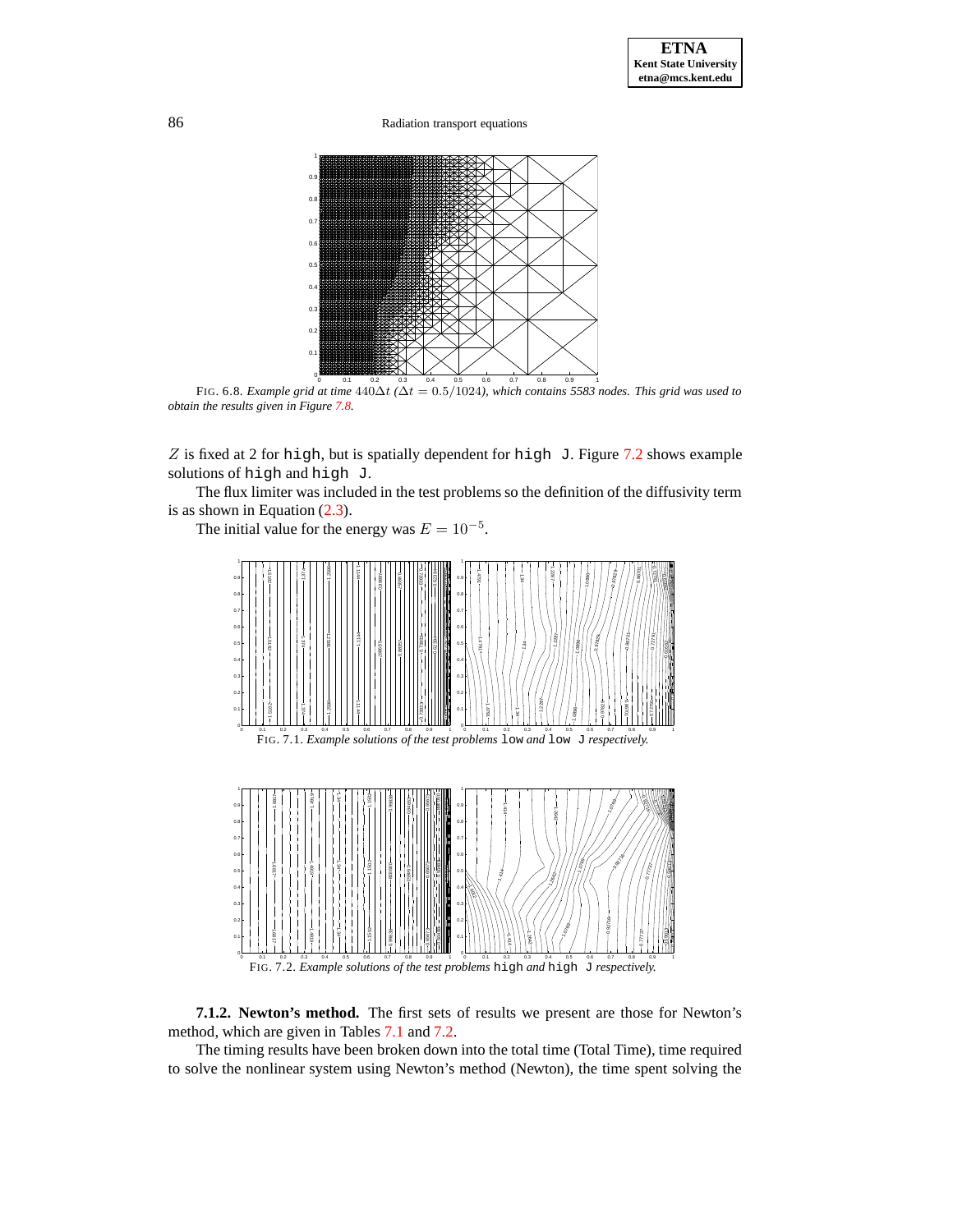#### L. Stals 87

<span id="page-9-0"></span>TABLE 7.1 Solution time, in seconds, when solving the test problems using Newton's method on an uniformly refined grid.

|                   | low   | low <sub>J</sub> | high  | high J |
|-------------------|-------|------------------|-------|--------|
| No. Nodes         | 66049 | 66049            | 66049 | 66049  |
| No. It.           |       |                  |       |        |
| <b>Total Time</b> | 160.7 | 169.3            | 148.1 | 175.0  |
| Newton            | 152.4 | 161.0            | 140.0 | 166.8  |
| V-cycle           | 55.6  | 62.8             | 45.6  | 66.5   |
| Grid Refine       | 3.7   | 3.8              | 3.7   | 3.7    |
| <b>FEM</b>        | 4.5   | 4.5              | 4.4   | 4.4    |

TABLE 7.2

<span id="page-9-1"></span>Solution time, in seconds, when solving the test problems using Newton's method on an adaptively refined grid.

|                   | low   | low J | high  | high J |
|-------------------|-------|-------|-------|--------|
| No. Nodes         | 51583 | 35664 | 64490 | 14911  |
| No. It.           |       |       | 9     |        |
| <b>Total Time</b> | 376.9 | 240.7 | 334.7 | 75.1   |
| Newton            | 353.6 | 223.7 | 304.1 | 68.3   |
| V-cycle           | 243.7 | 145.7 | 161.7 | 35.4   |
| Grid Refine       | 19.1  | 14.0  | 25.3  | 5.6    |
| <b>FEM</b>        | 42    | 3.0   | 5.3   | 12     |

linearized system with the aid of the V-cycle (V-cycle), the time needed to build the nested sequence of grids (Grid Refine) and the time to build the load vector (FEM). Strictly speaking we do not have to evaluate the load vector, we could just automatically set the values to zero. But this will not be the case when we look at systems of equations, so for functionality reasons we still evaluate the load vector. The time given for Newton's method includes the time to solve the linearized system of equations ('V-cycle'). So, Total Time = Newton + Grid Refine  $+$  FEM.

The scaling factor given in Equation [5.1,](#page-3-0) was also included in the algorithm. This was necessary otherwise the high J test example diverged when solving the problem on coarser grids. The factor generally evaluated to 1 on the finer grids.

Six pre-smoothers and six post-smoothers were used in the V-cycle solver.

As part of Newton's method, the solution of the linearized system is added to the current approximation to get the new approximation (see the Newton-multigrid algorithm given in Section [5.1\)](#page-3-1). After applying this update some of the energy values may be negative. This is not physically meaningful and it causes a numerical error when the negative energy values are passed into the diffusivity functions,  $D_1(E)$  or  $D_2(E)$ . Physically, the energy should not go below 10<sup>-5</sup> (the initial energy value), so after adding the solution of the linear system we sweep through the grid and change any negative values to  $10^{-5}$ . As a consequence, if the grid is not fine enough Newton's method may stall.

Recall that the initial guess on the fine grid was obtained by the use of nested iteration. Such an approach is especially appropriate in the case of adaptive refinement where we need to approximate the solution on each grid before we can calculate the error indicator. However, as explained above, Newton's method stalls if the grid is too coarse. Therefore, when using the coarse grid to find an initial guess we limit the maximum number of iterations to 10. We chose 10 because the coarse grid solves either stalled or converged within 10 iterations.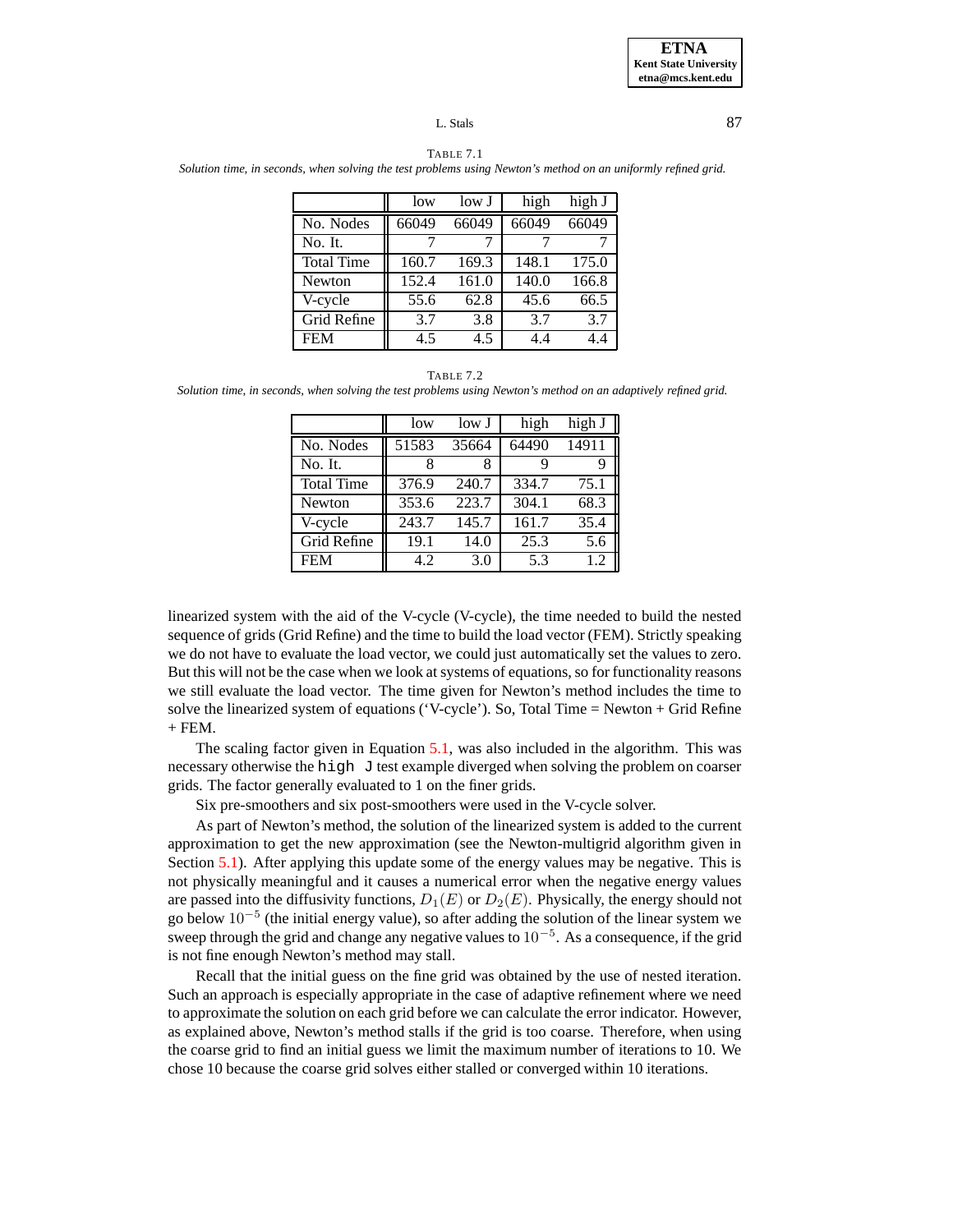|                   | low   | low J | high  | high J |
|-------------------|-------|-------|-------|--------|
| No. Nodes         | 66049 | 66049 | 66049 | 66049  |
| No. It.           | 10    | 14    | 6     | 15     |
| <b>Total Time</b> | 404.7 | 555.0 | 272.0 | 600    |
| <b>FAS</b>        | 396.7 | 546.8 | 263.9 | 591.7  |
| Nonlin. SOR       | 308.5 | 422.9 | 203.8 | 460.4  |
| Grid Refine       | 3.7   | 3.8   | 3.8   | 3.9    |
| <b>FEM</b>        | 4.2   | 4.4   | 4.2   | 4.4    |
| Newton            | 11    | 1.4   | 0.7   | 2.0    |

<span id="page-10-0"></span>TABLE 7.3 Solution time, in seconds, when solving the test problems using the FAS scheme on an uniformly refined grid.

<span id="page-10-1"></span>TABLE 7.4 *Solution time, in seconds, when solving the test problems using FAS scheme on an adaptively refined grid*

|                   | low    | low J  | high  | high J |
|-------------------|--------|--------|-------|--------|
| No. Nodes         | 51583  | 35664  | 64490 | 14911  |
| No. It.           | 22     | 21     | 10    | 11     |
| <b>Total Time</b> | 1683.9 | 1020.6 | 946.4 | 247.7  |
| <b>FAS</b>        | 1662.0 | 1004.0 | 916.5 | 240.8  |
| Nonlin. SOR       | 1485.7 | 896.0  | 818.0 | 216.4  |
| Grid Refine       | 17.7   | 13.6   | 24.7  | 5.7    |
| <b>FEM</b>        | 4.2    | 3.0    | 5.3   | 5.7    |
| Newton            | 1.2    | 1.0    | 0.7   | 0.8    |

The times given in the tables is the overall time for the nested iteration, not just the time required to solve the fine grid problem.

The number of iterations, labeled as 'No. It.', is the number of iterations required to solve the problem on the finest grid level. The iterations were terminated when the residual  $\mathbf{F}[\mathbf{x}_k]$  was less than 10<sup>-10</sup>. Setting the tolerance to 10<sup>-10</sup> meant that both the FAS and Newton's method required several iterations on the fine grid to converge. This challenged the two solvers and better allowed us to compare the performance.

Six levels of uniformly refined grids were used to obtain the results presented in Table [7.1.](#page-9-0) The initial coarse grid contained 25 nodes. The number of nodes on the finest grid was 66049.

Five levels of adaptively refined grids form the basis of the results given in Table [7.2.](#page-9-1) The initial coarse grid contained 25 nodes. The number of nodes on the finest grid level ranges from 64490 to 14911, which is an artifact of the refinement routine. If the error indicator is reduced by a factor of four the refinement algorithm exits, which does not necessarily imply that the number of nodes in one grid level to the next increased by a factor of four.

When using adaptive refinement the number of nodes in certain regions of the domain may vary greatly from one grid level to the next. Consequently the convergence rate for the linear solver decreased when using adaptive grids. This is why the percentage of time spent in the V-cycle is high for the adaptively refined grids. The convergence rate of the V-scheme when solving the  $1 \text{ow}$  J test problem, for example, was better than 0.1 for uniform grids but decreased to 0.6 for the adaptively refined grids.

**7.1.3. FAS.** Tables [7.3](#page-10-0) and [7.4](#page-10-1) give the timing results when the FAS scheme was used. Much of the discussion given in Section [7.1.2](#page-8-2) on how the timing results were obtained also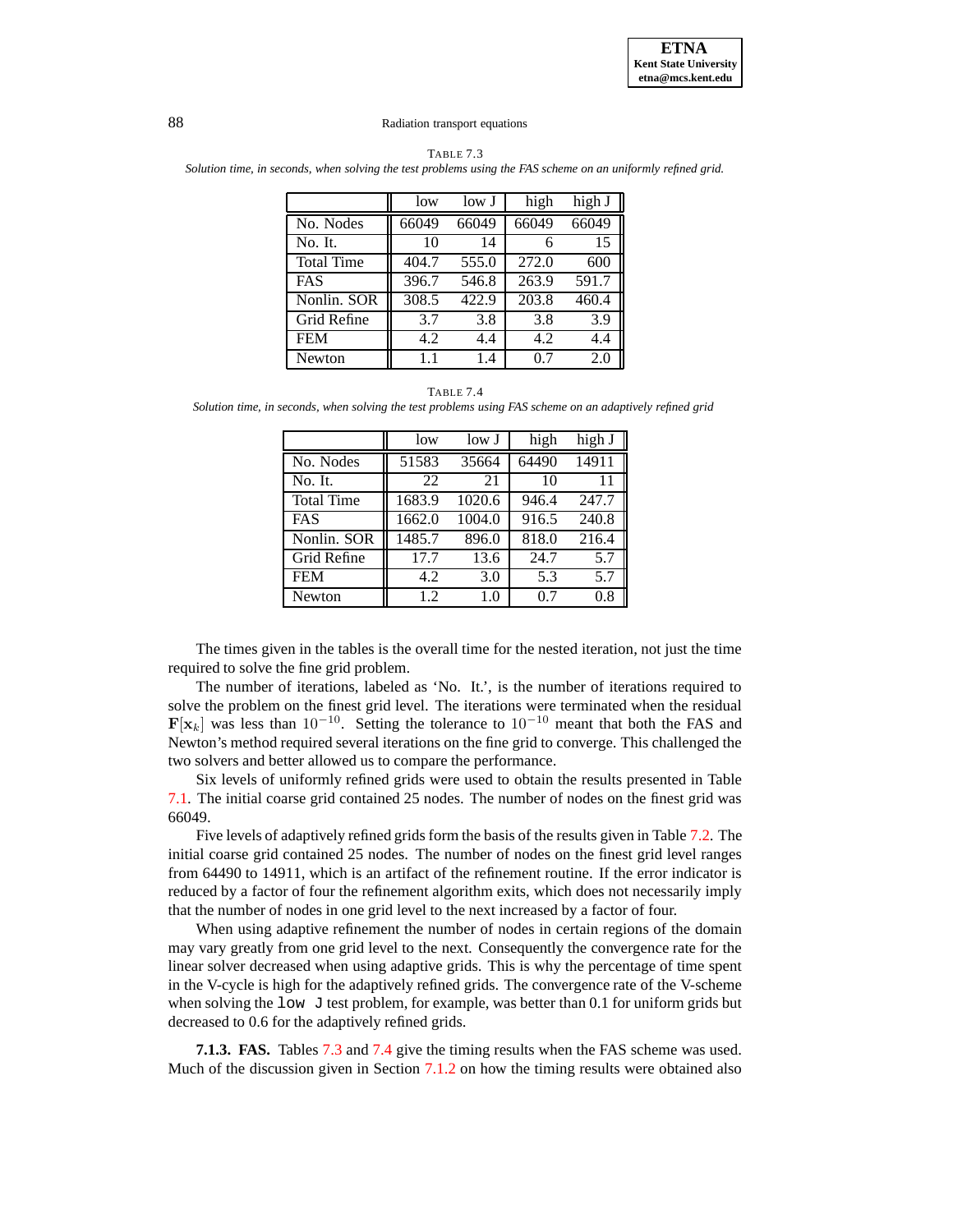**ETNA Kent State University etna@mcs.kent.edu**

L. Stals 89

applies here.

The results labeled 'Nonlin. SOR' show the amount of time spent in the nonlinear SOR routine. Two pre-smoothers and two post-smoothers were used for the uniform grids and six pre-smoothers and six-post smoothers were used for the adaptive grids. It was necessary to apply more pre and post smoothers for the adaptive grids to ensure that the method converged.

The convergence rate for the FAS method when solving  $1 \circ w \cdot J$  was 0.4 with uniform grids and 0.5 with adaptive grids. The rate for the uniform grids is less than that reported for Newton's method, but we only used two pre and two post smoother for the FAS scheme where as we used six pre and six post smoothers for Newton's method.

To choose the number of pre and post smoothers we took the  $l$ ow  $J$  test problem and tried different numbers of pre and post smoothers and choose the combination that gave the smallest run time for each method (Newton or FAS).

We used Newton's method as the coarse grid solver in the FAS routine. The results labeled 'Newton' show how long it took to solve the problem on the coarse grid, which contained 25 nodes.

The time spent in the nonlinear SOR routine and Newton's method contribute to the time reported for the FAS scheme. Hence Total Time = FAS + Grid Refine + FEM.

The nonlinear SOR routine, as with Newton's method, may produce negative values for the energy. If this happened, the negative values were changed to  $10^{-5}$ . If the grid is too coarse the FAS scheme stalled, as with Newton's method. Hence the maximum number of times the FAS scheme was called to solve the problem on a given grid was 30.

The times for the FAS scheme are slower than Newton's method. We have also observed this for other test problems. This does not mean that the FAS scheme performed badly in terms of the number of updates per node. As a specific example, consider the test problem low J on a uniformly refined grid. Fourteen iterations of the FAS-scheme were required to solve this problem. When Newton's method was used a total of fourteen V-cycles were also called to solve the linearized system. Taking into account that we had two pre and post smoothers for the FAS scheme, but used six pre and post smoothers for the V-cycle, we see that in terms of number of node updates the FAS scheme was cheaper for this particular example.

The main reason why FAS is slower is the high cost of calculating the effect of the diffusivity term, and it's derivative. Every time the value of a node is changed  $a(D(u); v, w)$ has to be reevaluated. This must be done by looping over all of the triangles that have the node as one of their vertices, forming the appropriate basis functions and calculating an integral. Our data structure is not triangle based, so there is some extra overhead in finding the triangles around a given node, although we use the neighbor endpoints and have been very careful in the way we implement the data structure so the overhead is very small. Irrespective of what data structure is implemented, updating the nodal values when using a linear smoother is much cheaper than updating the nodal values when using a non-linear smoother. In the first case we simply update the nodal values by finding some weighted average of the neighboring nodes. In the second case we have, at least, the additional cost of evaluating an integral by the use of some quadrature rule. Such characteristics have also been observed when using other codes, see [\[7\]](#page-15-3).

Note that the radiation transport model used here is fairly simple, so the diffusivity term would become more complex if some of the underlying assumptions were removed. In which case we would expect the cost of evaluating the diffusivity term to become an even bigger bottleneck.

**7.2. Non-Stationary.** The Crank-Nicolson method was used in all of the test runs.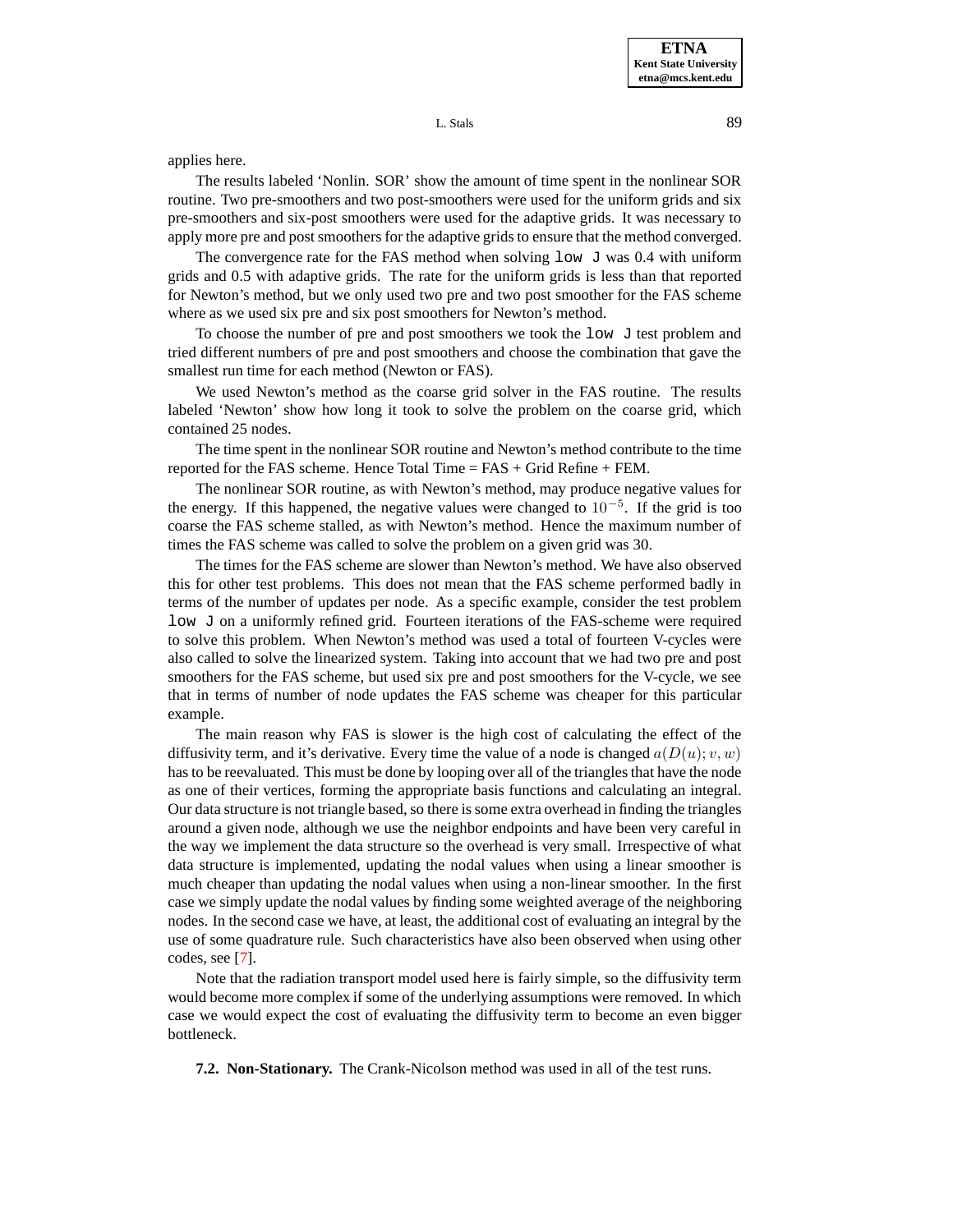**7.2.1. Jump Size and Non-Stationary Solutions.** We now look at how the jump size affects the movement of the energy wave. We used the inexact Newton-multigrid method to solve the problem.

In the first example  $\alpha = -1$  and  $\beta = 3/4$ . The values of Z are as given in Figure [2.1.](#page-8-0) For simplicity the flux limiter was not used. The step sizes have to be greatly reduced if the limiter is included and we leave this calculation to our report on the parallel performance. We took time steps of size 0.5/1024 and the results in Figures [7.3,](#page-12-0) [7.4](#page-12-1) and [7.5](#page-13-0) show the energy at time steps 110, 220 and 440 respectively. The nonlinear iterations were terminated when the residual was less than  $10^{-6}$ . We chose this stopping criteria as it is small enough to get physically meaningful results.

We have observed that for non-stationary problems it is important that the grid is fine enough otherwise Newton's method (and the FAS scheme) tends to stall. Hence the use of adaptive refinement is beneficial, especially in the first few time steps where the energy values near the left boundary increase rapidly.

Four levels of adaptive refinement was used to build the grid levels. The coarsest grid in this case contained 9 nodes.

Recall that the atomic mass number in the lower left corner of the domain is higher than that in the upper left corner. We can clearly see how this influences the movement of the wave front.

<span id="page-12-0"></span>

<span id="page-12-1"></span>0 0.1 0.2 0.3 0.4 0.5 0.6 0.7 0.8 0.9 1 FIG. 7.4. *Example solution at time step*  $220\Delta t$  *(* $\Delta t = 0.5/1024$ *)* with  $\alpha = -1$  *and*  $\beta = 1/4$ *.*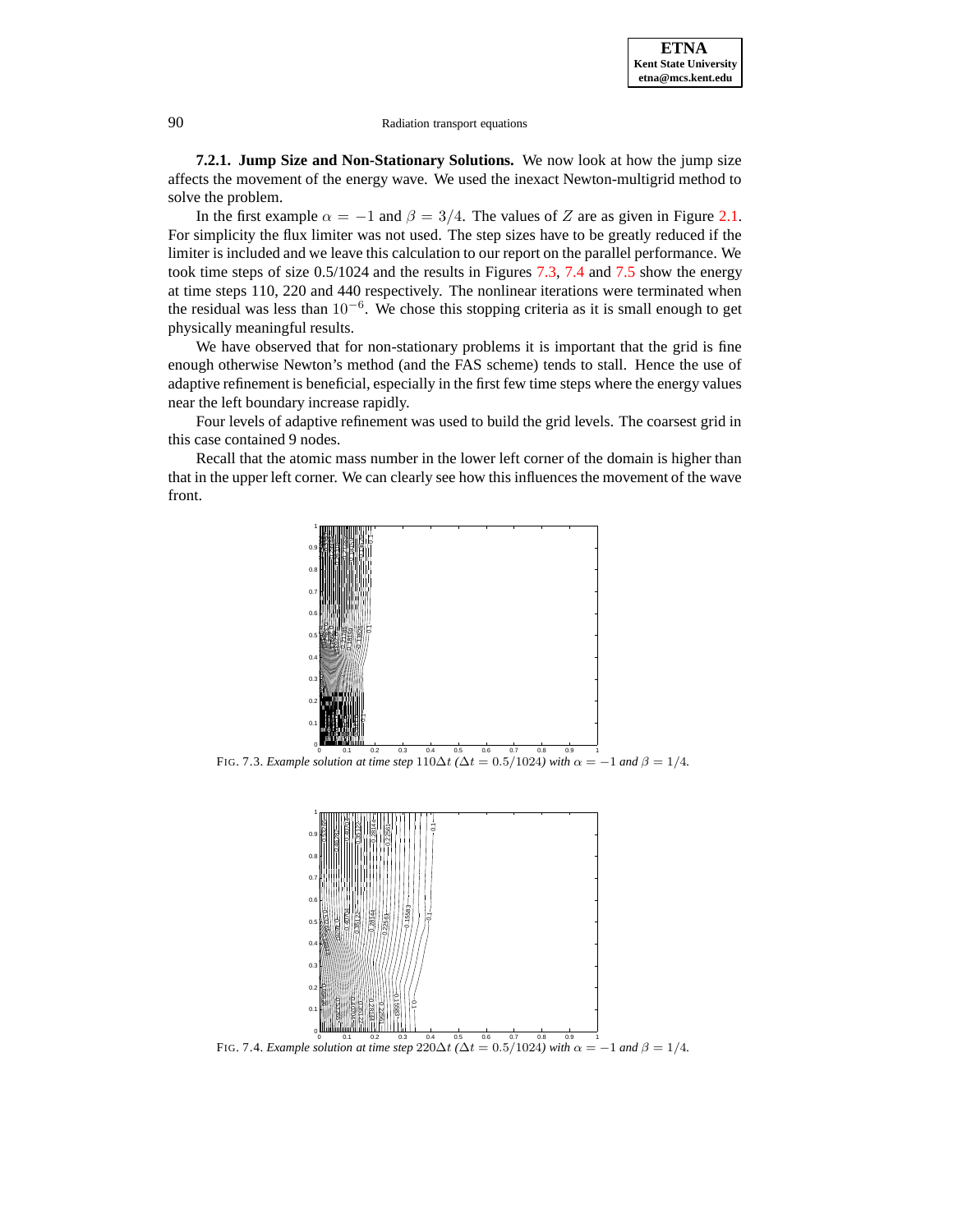



<span id="page-13-0"></span>In the next set of examples we set  $\alpha = -3$  and  $\beta = 3/4$ . All of the other parameters are the same as those given above. The results in Figures [7.6,](#page-13-1) [7.7](#page-14-4) and [7.8](#page-14-5) show the energy at time steps 110, 220 and 440 respectively.

These graphs show how an increase in the mass number slows the movement of the wave front.



FIG. 7.6. *Example solution at time step*  $110\Delta t$  *(* $\Delta t = 0.5/1024$ *)* with  $\alpha = -3$  and  $\beta = 3/4$ .

<span id="page-13-1"></span>**8. Conclusion.** The experiments that we carried out imply that the inexact Newtonmultigrid method is faster than the FAS scheme when solving radiation transport equations. The reason is that calculating the diffusivity term;

$$
a(D(u); v, w)_{\Omega} = \int_{\Omega} D(u) \nabla v \nabla w \, d\Omega + \int_{\Gamma_{F_0}} \frac{v w}{2} \, d\Gamma + \int_{\Gamma_{F_1}} \frac{v w}{2} \, d\Gamma,
$$

is relatively expensive. In Newton's method we only have to evaluate the diffusivity term once for each node on the finest grid level to form the Jacobian, but with the FAS scheme it must be evaluated several times for each node on each grid level.

The cost of evaluating the diffusivity term may not be so influential when using, say, the finite difference method. However we believe that even in this case it will still become an issue if the diffusivity term was made more complex to include more physics (remove some of the current simplifications).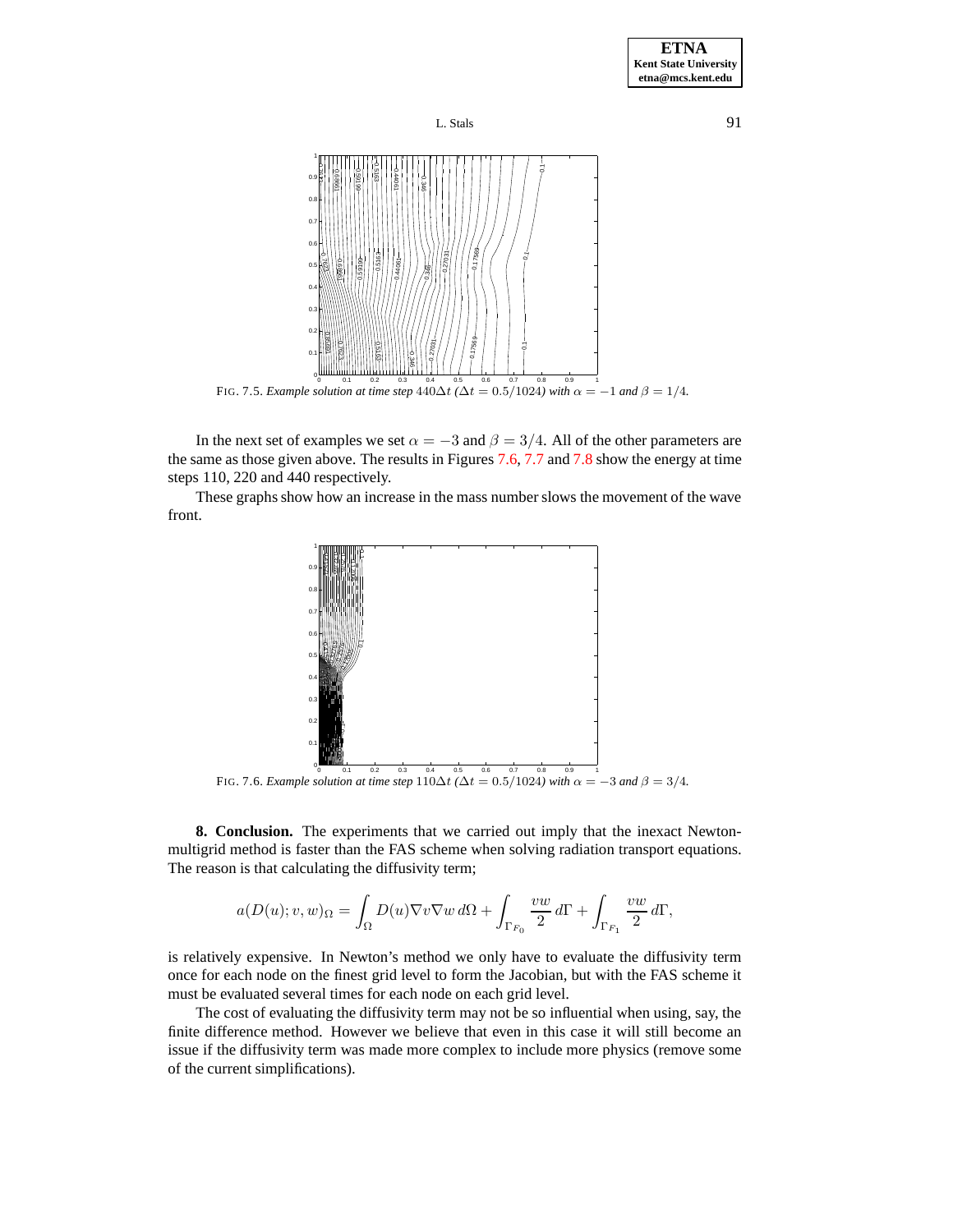<span id="page-14-4"></span>

FIG. 7.8. *Example solution at time step*  $440\Delta t$  ( $\Delta t = 0.5/1024$ *)* with  $\alpha = -3$  *and*  $\beta = 3/4$ *.* 

<span id="page-14-5"></span>The finite element method is also better suited to the use of adaptive refinement. We also showed that adaptive refinement helps to capture the information along the wave front.

Note that we only presented serial results in this report and our initial study into the parallel performance suggests that the FAS scheme scales better.

**9. Future Work.** Both of the solvers have difficulty converging during the first few time steps, so we plan to investigate some adaptive time-stepping techniques.

We also plan to study the parallel scalability of the solvers.

#### **REFERENCES**

- <span id="page-14-2"></span>[1] A. BRANDT, Multi-level adaptive solutions to boundary-value problems. *Math Comput.*, 31(138):333–390, April 1977.
- <span id="page-14-3"></span>[2] W. L. BRIGGS, V. E. HENSON, AND S. F. MCCORMICK, *A Multigrid Tutorial*. SIAM, 2000.
- <span id="page-14-1"></span>[3] P N. BROWN, B. CHANG, F. GRAZIANI AND C. S. WOODWARD, *Implicit solution of large-scale radiationmaterial energy transfer problems*, Technical Report UCRL-JC-132831, Lawrence Livermore National Laboratory, Jan. 1999. To appear in Proceedings of the Fourth IMACS International Symposium on Iterative Methods in Scientific Computations.
- <span id="page-14-0"></span>[4] P N. BROWN AND C. S. WOODWARD, *Preconditioning Strategies for Fully Implicit Radiation Diffusion with Material-Energy Transfer*, Technical Report UCRL-JC-139087, Lawrence Livermore National Laboratory, May. 2000. To appear in SIAM J. Sci. Comput.